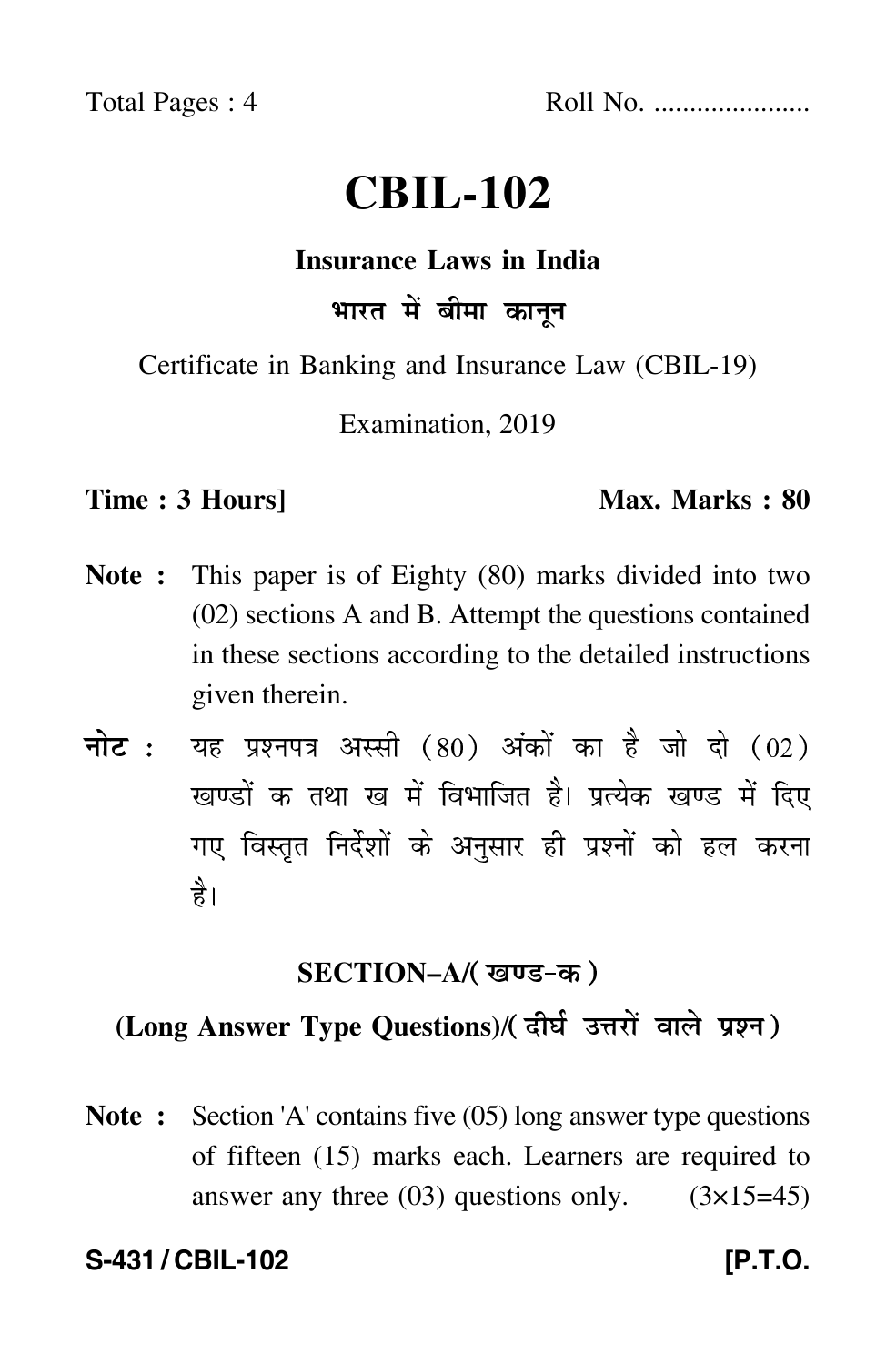- <mark>नोट</mark> : खण्ड 'क' में पाँच (05) दीर्घ उत्तरों वाले प्रश्न दिये गये हैं, प्रत्येक प्रश्न के लिए पन्द्रह (15) अंक निर्धारित हैं। शिक्षार्थियों को इनमें से केवल तीन (03) प्रश्नों के उत्तर देने हैं।
- **1.** Discuss the history and growth of Insurance law in India. भारत में बीमा कानून के इतिहास एवं विकास का वर्णन कीजिए। -
- **2.** Define Life Insurance. Discuss the various kinds of life insurance. जीवन बीमा क्या है? जीवन बीमा के विभिन्न प्रकारों का वर्णन कीजिए।
- **3.** What are the characterstics of fire insurance ? State the scope and contents of fire policy. अग्नि बीमा की क्या विशेषताएँ हैं? अग्नि बीमा के क्षेत्र एवं विषय वस्तु का उल्लेख कीजिए।
- **4.** How the Insurance Regulatory Development Authority Act, 1999, regulates the Insurance business in India ? बीमा विनियामक विकास प्राधिकरण अधिनियम, 1999 भारत मे<mark>ं</mark> -किस प्रकार बीमा व्यवसाय को नियन्त्रित करता है?
- **5.** Explain the various kinds of policies in Marine Insurance. समुद्री बीमा की विभिन्न प्रकार की पालिसियों की व्याख्या कीजिए।

#### **S-431 / CBIL-102 [ 2 ]**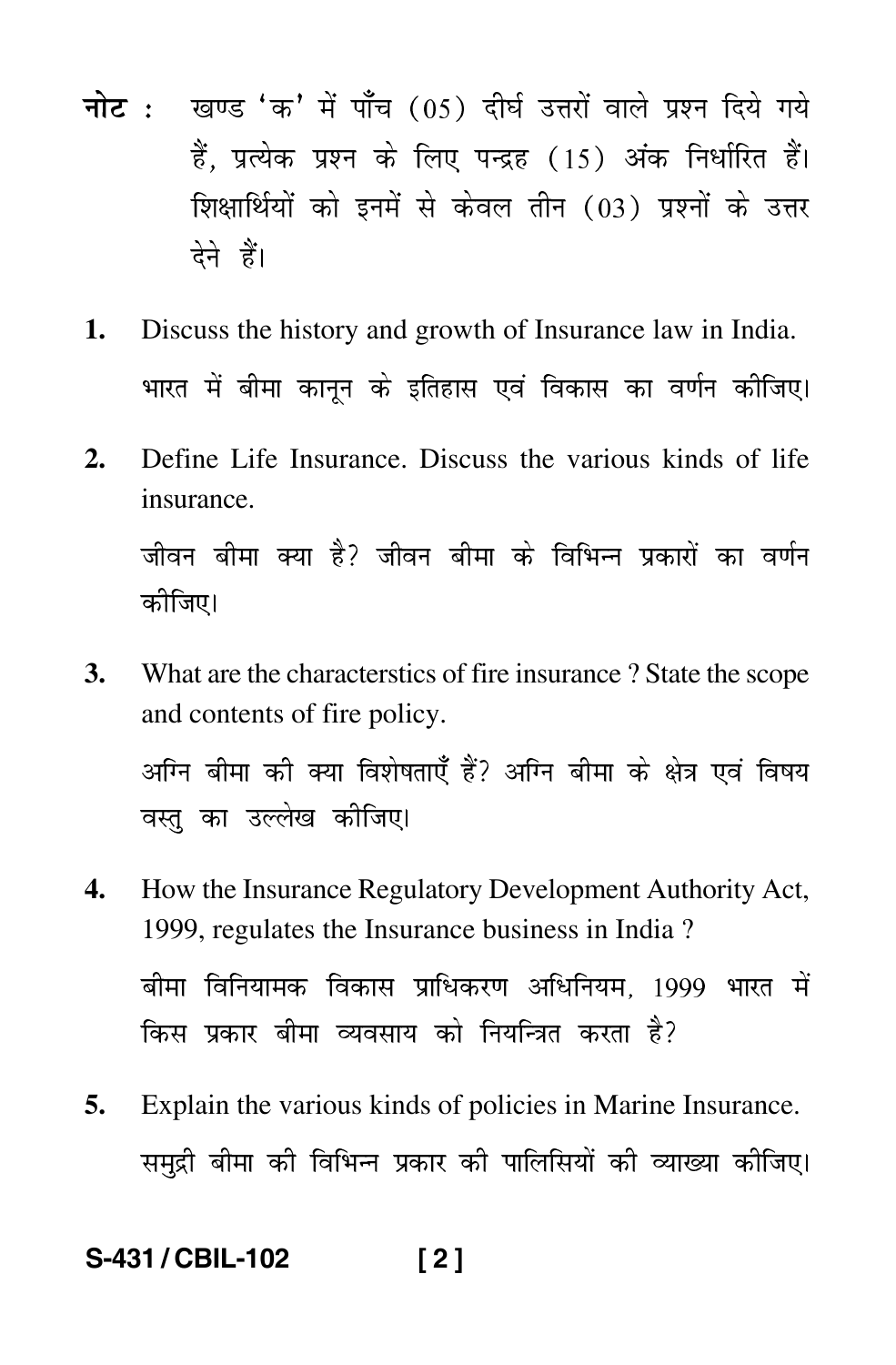#### SECTION–B/( खण्ड-ख )

#### (Short Answer Type Questions)/(लघु उत्तरों वाले प्रश्न)

**Note :** Section 'B' contains eight (08) short answer type questions of seven (07) marks each. Learners are required to answer any five (05) questions only.

 $(5 \times 7 = 35)$ 

- <mark>नोट</mark> : खण्ड 'ख' में आठ (08) लघु उत्तरों वाले प्रश्न दिये गये हैं, प्रत्येक प्रश्न के लिए सात (07) अंक निर्धारित हैं। शिक्षार्थियों को इनमें से केवल पाँच (05) प्रश्नों के उत्तर देने हैं।
- **1.** Illustrate the powers and functions of Insurance Ombudsman. बीमा लोकपाल की शक्तियों एवं कार्यों का वर्णन कीजिए।
- **2.** Explain the term 'Perils of the sea'. What are perils insured in a marine insurance policy ? समुद्री जोखिम क्या हैं? समुद्री बीमा योजना के अन्तर्गत मुख्य बीमाकृत जोखिम क्या हैं?
- **3.** Write a note on Motor vehicle insurance. Explain in brief the necessity of insurance againt third party risk. मोटर वाहन बीमा पर एक लेख लिखिए। तीसरे पक्ष के जोखिम के खिलाफ बीमा को आवश्यकता को विवेचना कोजिए।

**S-431 / CBIL-102 [ 3 ] [P.T.O.**